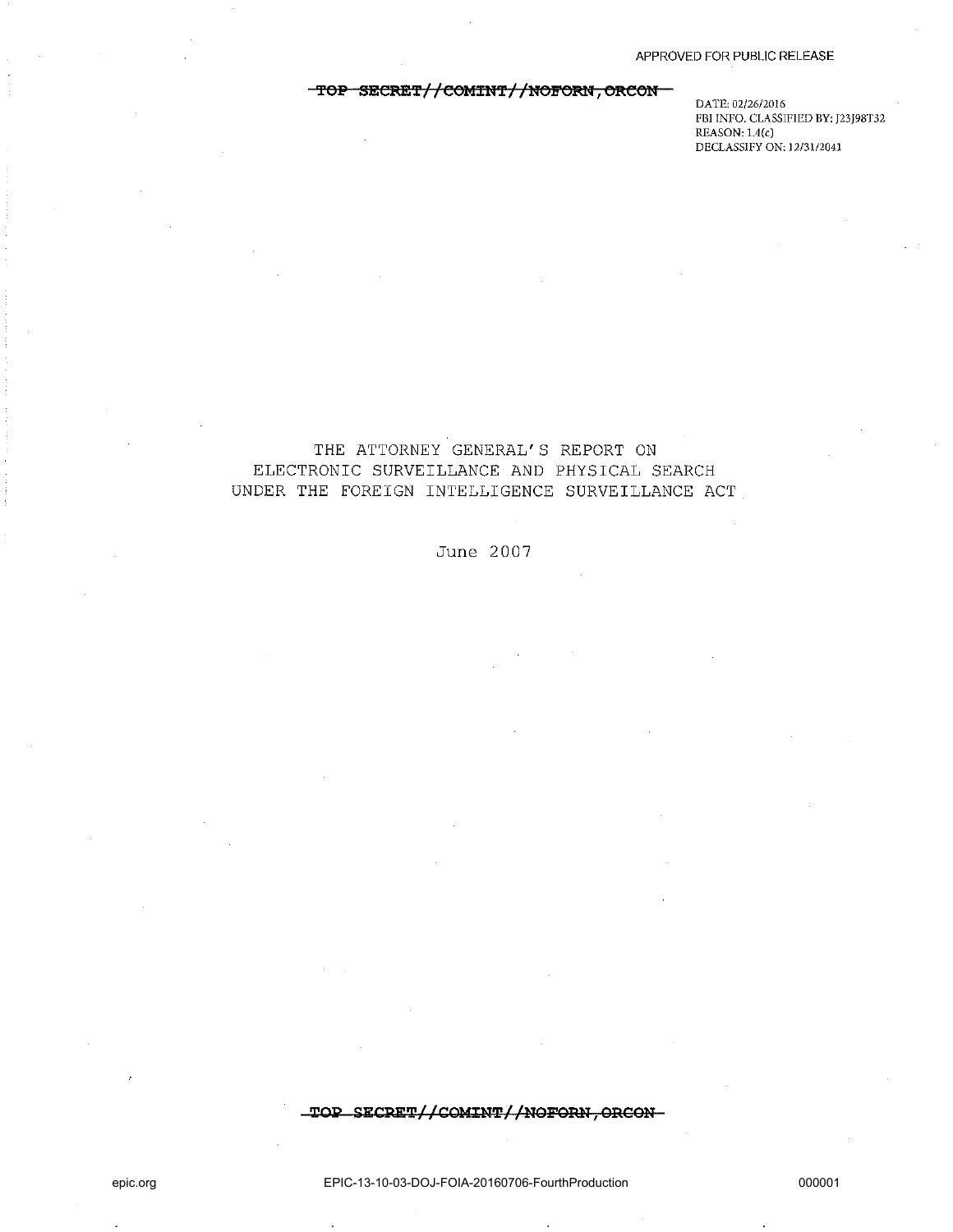remaining redactions are b(1) and outside the remaining  $|$ challenged withholdings.

**'l'GP SESRE'l'//SGUHI!F//nGPORtI, OReon** 

**Section 1: Introduction** (U)







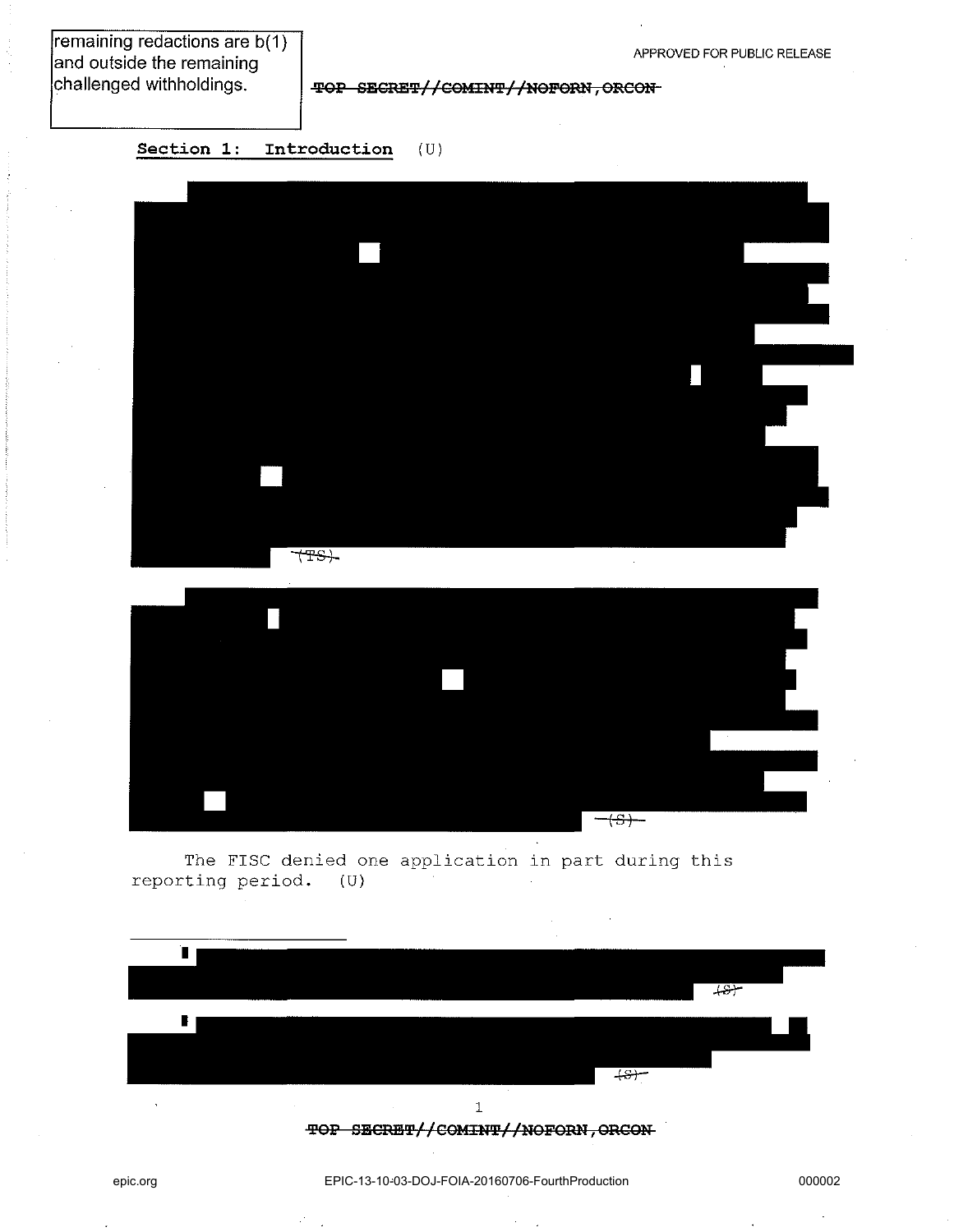remaining redactions are b(1) and outside the remaining challenged withholdings.

**TOP SECRET//COMINT//NOFORN, ORCON** 

2 • *Descriptions* (U)

 $\overline{+s}$ 









 $14$  Some of the individuals listed below, however, may be current targets of Court-authorized pen register/trap and trace surveillance. IU) 8

**'PSP** SEGRE'P//G9l!!IU'P//nOPORU, ORGOn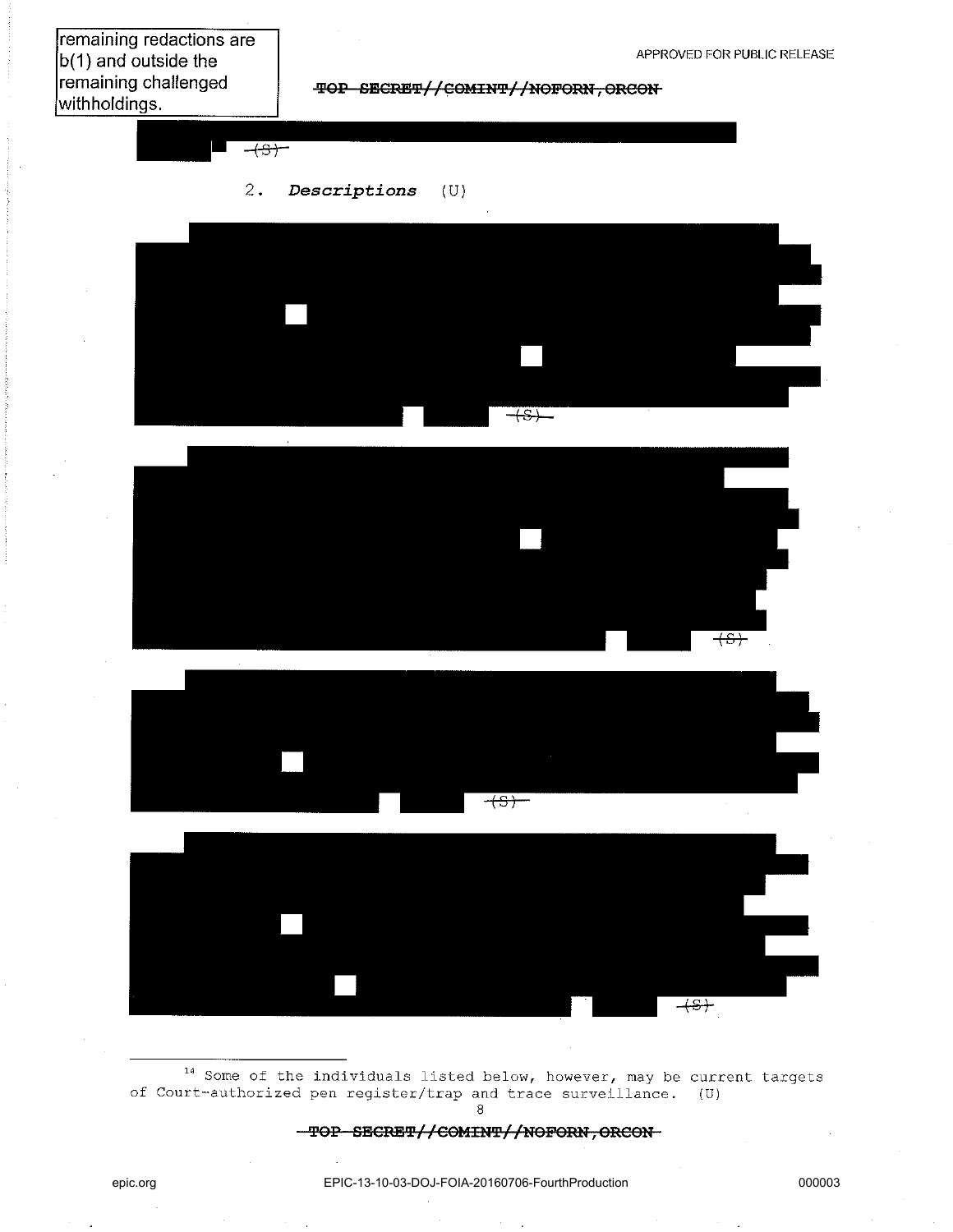remaining redactions are b(1) and outside the remaining challenged withholdings.

**I'QP SECRB'P//COlfIU'f'//NeFORN, eReON** 









D. **Emergency Surveillance or Physical Search** (U)

During .this reporting period, the Attorney General (or Deputy Attorney General or Acting Attorney General) authorized emergency electronic surveillance and/or physical search



43 **TOP SECRET//COMINT//NOFORN, ORCON-**

 $\blacksquare$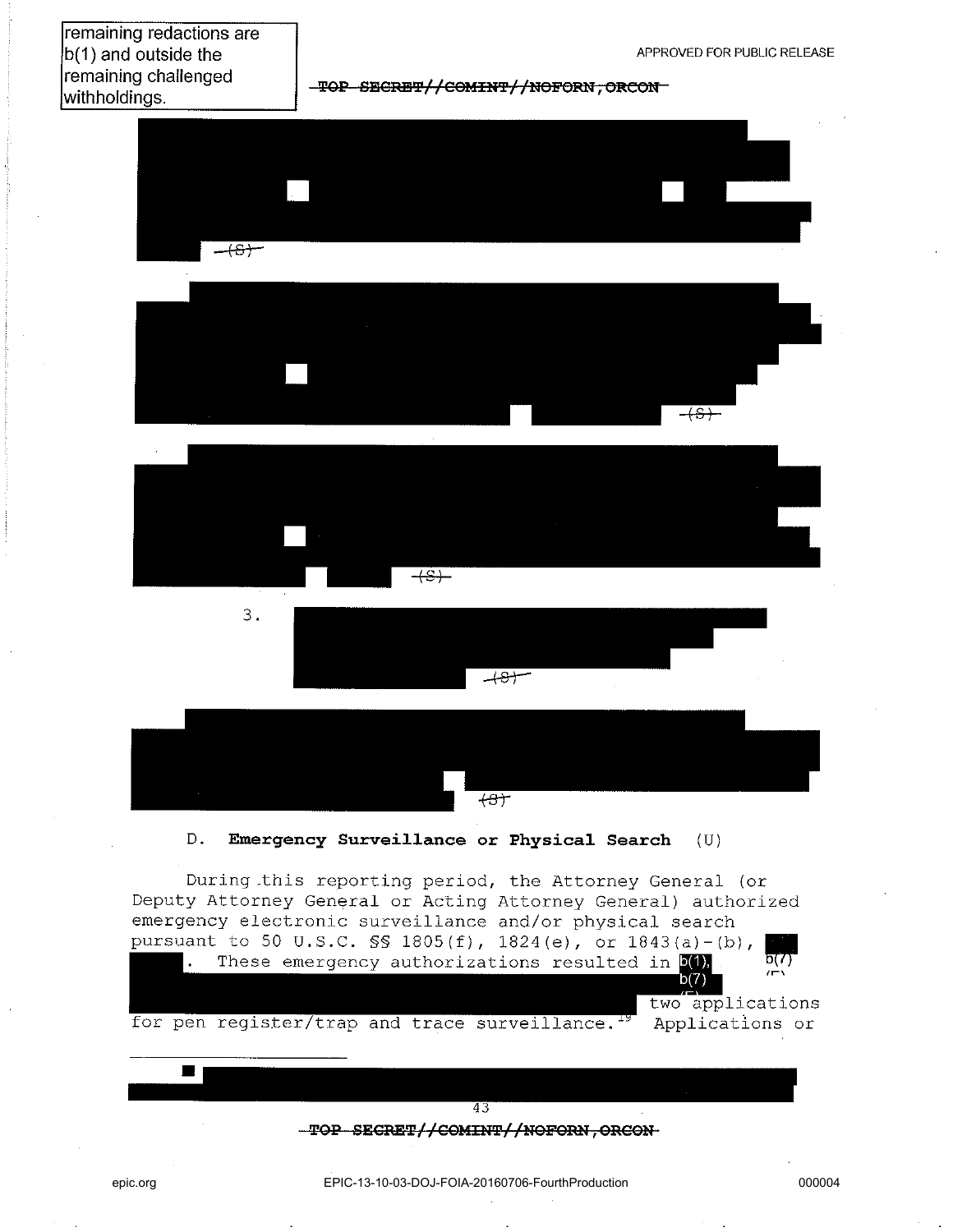**TOP SECRET//COMINT//NOFORN, ORCON-**

other appropriate pleadings were filed with the FISC within 72 hours of each emergency authorization (for electronic surveillance and/or physical search applications), or within 48 hours (for pen register/trap and trace applications). The FISC approved all of the applications and/or accepted the other pleadings.  $\overline{S}$ +

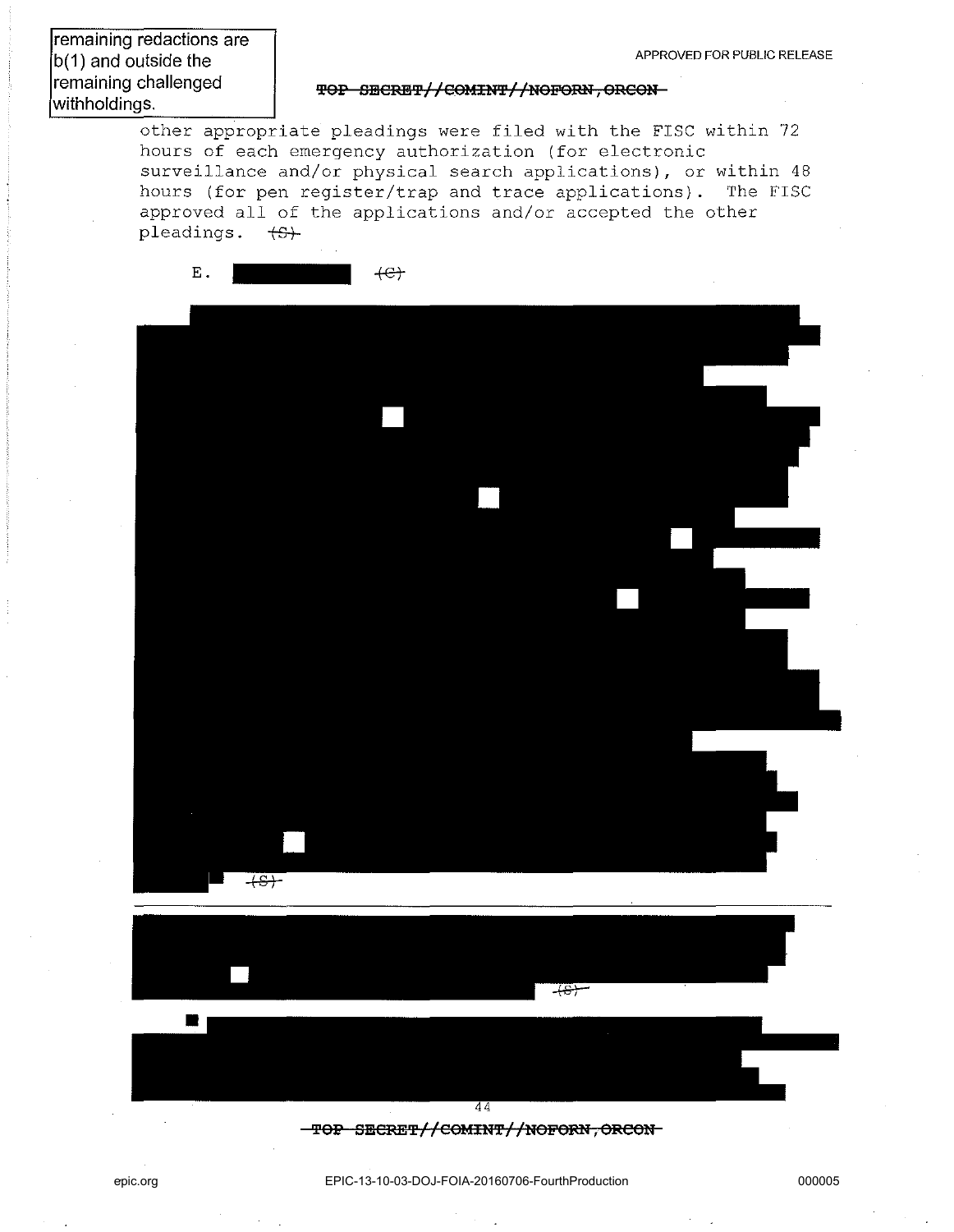# remaining redactions are  $|b(1)$  and outside the remaining challenged withholdings.

**TOP SECRET//COMINT//NOFORN, ORCON-**



# $\overline{\overline{+s+}}$

#### G. **Pen Register/Trap and Trace Surveillance** (U)

During this reporting period, the United States filed 98 applications with the FISC seeking authorization for the FBI and/or the NSA to conduct pen register/trap and trace surveillance pursuant to 50 U.S.C. §§ 1841-1846, as amended. The FISC denied no applications, as they were originally presented, during this reporting period. Eighteen orders authorizing pen register/trap and trace surveillance were modified by the FISC.  $48<sup>+</sup>$ 



### TOP SECRET//COMINT//NOFORN, ORCON-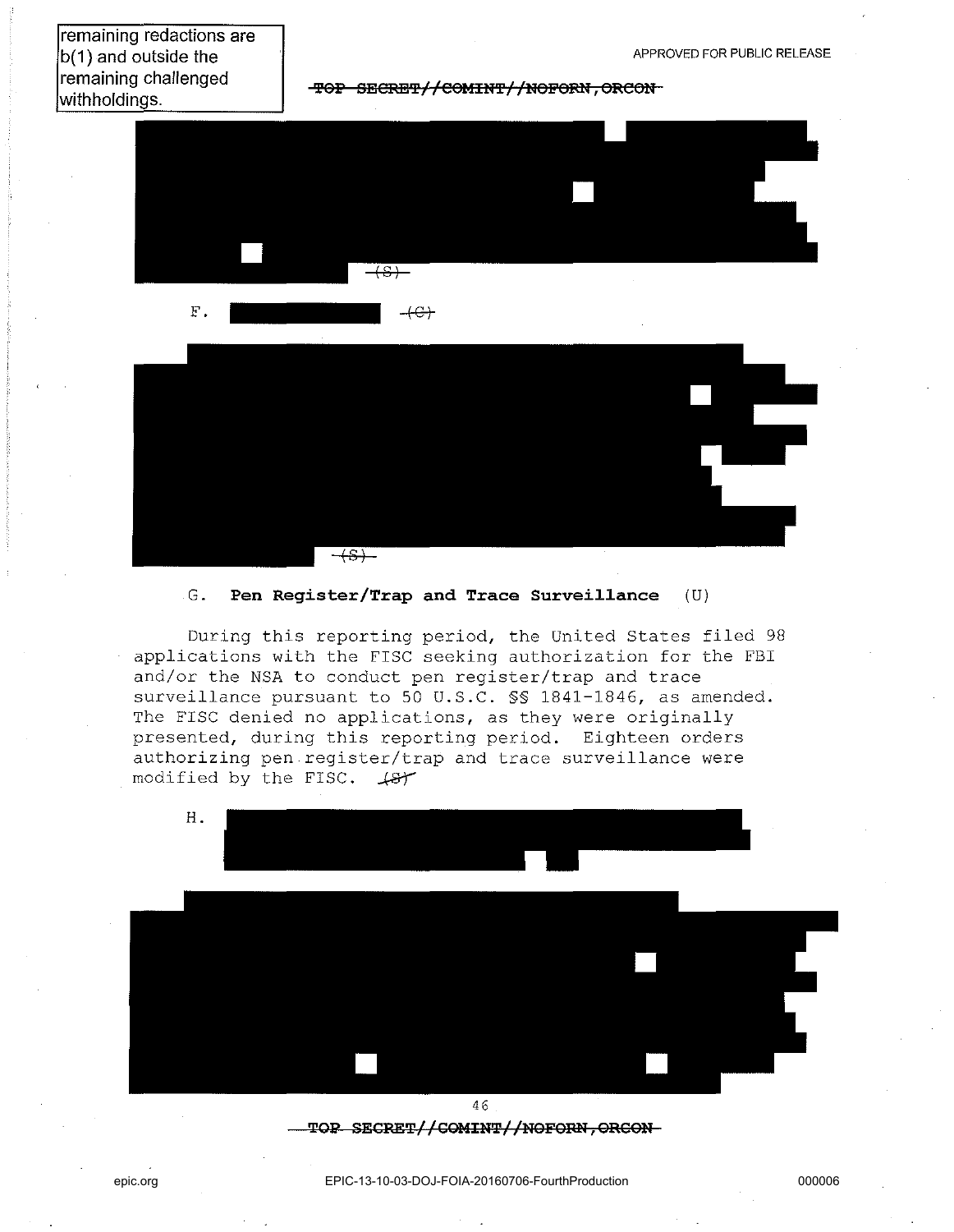**remaining redactions are b(1) and outside the remaining challenged**  withholdings.

#### TOP SECRET//COMINT//NOFORN, ORGON

#### C. **FISC Modifications of Orders** (U)

As reported in previous semi-annual reports, in some cases considered by the FISC during the time period covered by this Semi-Annual Report, the FISC has modified orders submitted by the government. Substantive changes (not technical corrections) to orders, are usually handwritten but sometimes are issued as a separate amendment or addendum to an order. The changes made by FISC judges during the period covered by this report include:



deleting language, in an application for pen register/trap and trace device, permitting affirmative investigative use of possible content information in rare cases in order to prevent an immediate danger of death, serious physical injury, or harm to the national security;



adding a specific time period within which the government must report the use of any affirmative investigative use of possible content information in an application for pen register/trap and trace device;

> 55  $-$ TOP SECRET//COMINT//NOFORN, ORCON-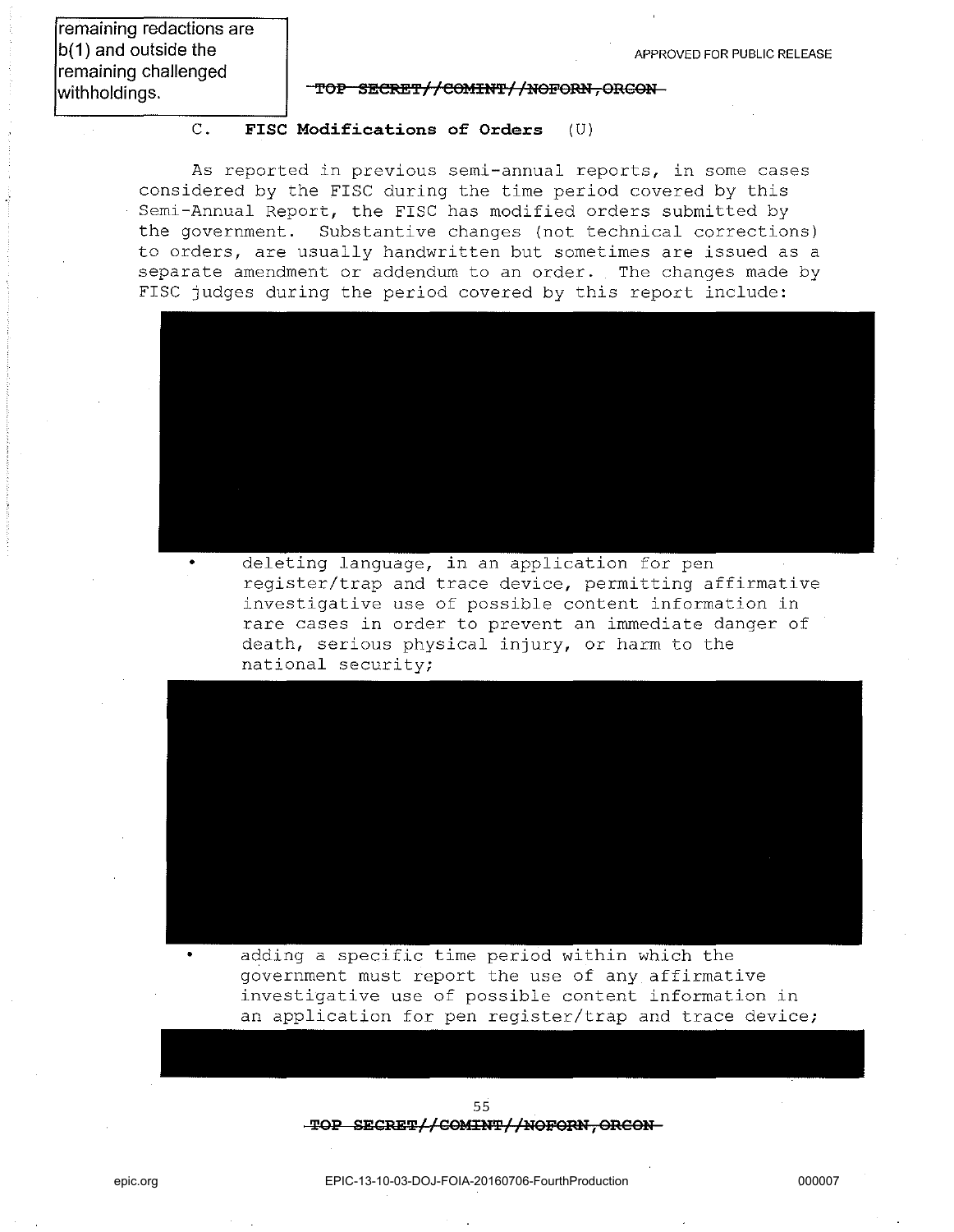#### **TOP SECRET//COMINT//NOFORN, ORCON-**

the FISC in a combined format with pen register/trap and trace applications. Because of that combination, the number of requests for the production of tangible things increased in past semi-annual reports because the practice of filing combined business record and pen register/trap and trace applications continued.  $\leftarrow$ 

As noted in prior semi-annual reports, on March 9, 2006, 50 U.S.C. §§ 1861 and 1842 were amended. See USA PATRIOT Improvement and Reauthorization Act of 2005, Pub. L. No. 109-177 (March 9, 2006) ("Reauthorization Act"). As part of the revisions, 50 U.S.C. § 1842 (the FISA Pen Register provision) was amended to include telephone subscriber data as part of the information that must be disclosed by the wire or electronic communication service provider upon request of the Department through a pen register or trap and trace device. Because of this amendment to the statute, the Department anticipated in prior semi-annual reports that the number of requests for production of tangible things pursuant to Section 215 would decrease in future reporting periods. In the reporting period covering July 1, 2005, through December 31, 2005, there were  $\blacksquare$  bi-I Per FBI requests for the production of tangible things pursuant to 50 U.S.C. § 1861. There were in the last reporting period, covering January 1, 2006 through June 30, 2006. As anticipated in prior semi-annual reports, the number of requests for production of tangible things pursuant to Section 215 continued to decline, to five in this reporting period.  $+87$ 

As further discussed below, as required by one of the provisions of the Reauthorization Act, on September 5, 2006, the government filed interim standard minimization procedures governing the retention and dissemination by the FBI of any tangible things, or information therein, received by the FBI in response to an order under 50 U.S.C. § 1861. As also discussed further below, pursuant to the Reauthorization Act, the Office of the Inspector General (OIG) was directed to conduct an audit of the effectiveness and use of FISA's authority to obtain access to certain business records or tangible things for foreign intelligence purposes, pursuant to 50 U.S.C. § 1861. The OIG issued its first report, as required by statute, in March 2007. This report is discussed further in Part N.  $\leftarrow$ 

#### F. **Post-Cut-Through Digits** (U)

As reported in prior semi-annual reports, in May 2006, at the request of one of the judges on the FISC, the government filed a memorandum of law to advise the FISC regarding the government's collection of post-cut-through digits through

58

#### $-$ **TOP SECRET//COMINT//NOFORN, ORCON**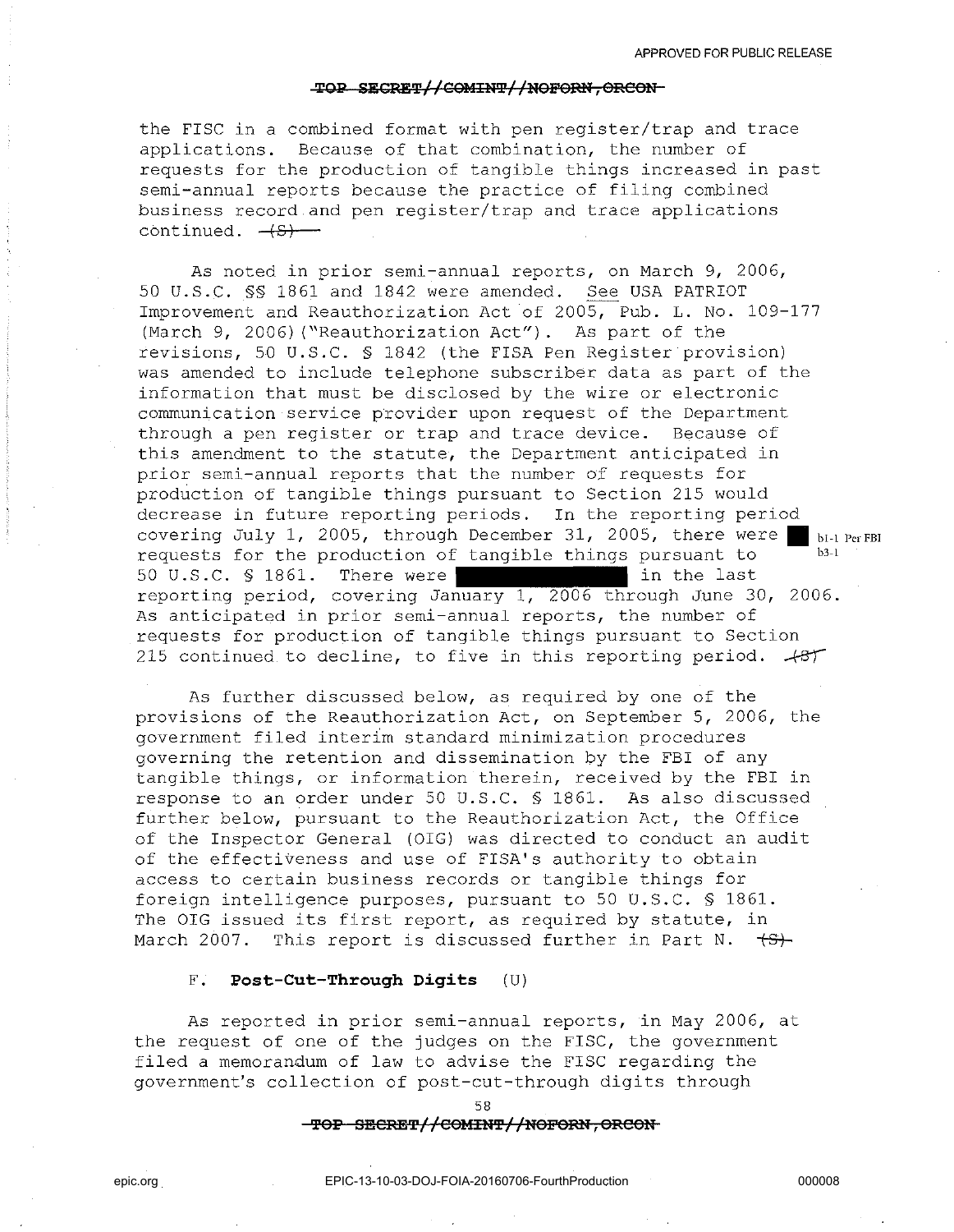#### $\text{FOP}-\text{SBERT}/\text{/COMINT}/\text{/NOFORM}$ , ORCON

telephone pen register surveillance under FISA. "Post-cutthrough digits" is a term of art that refers to digits dialed from a targeted telephone number after the initial call set-up is completed or "cut-through." Some post-cut-through digits are simply telephone numbers that constitute call processing information, such as when a party dials a toll-free number to connect to a service provider  $(e,q, 1-800-CALL-ATT)$ , then, after the initial call is connected to the service provider, enters an account number and another phone number in order to be connected to a party. Other post-cut-through digits may not include call processing information but instead may constitute exclusively call content, such as when a caller phones and is connected to an automated system, such as a pharmacy, and enters information like a prescription number.  $\overline{f}(V)$  *(V)* 

In the May 2006 memorandum of law, the government provided the factual and legal bases for its authority to collect and use call processing-type post-cut-through digits under FISA. The government also advised the FISC that future telephone pen register applications would specifically seek authority for secondary orders requiring a service provider to provide all dialing, routing, addressing or signaling information transmitted by a target telephone, which, in light of technological constraints, may include content and non-content digits alike. In addition, the United States advised that future requests for pen register authority would include the restriction that the government would make no affirmative investigative use of any captured post-cut-through digits that constitute the contents of a communication, except in a rare case in order to prevent an immediate danger of death, serious physical injury, or harm to the national security. Since the filing of the May 2006 memorandum, the FISC has approved pen register applications specifically authorizing the government to record or decode all post-cut-through digits.  $\leftarrow$  *(V)* 

In July 2006, a magistrate judge in the Southern District of Texas denied a government application to acquire post-cutthrough digits under criminal pen register authority in Title 18, expressly rejecting the government's argument that 18 U.S.C. § 3121(c) implicitly authorizes the acquisition of content using a pen register/trap and trace device given the current state of filtering technology. In July 2006, the FISC issued an order requesting that the government submit a written brief to the FISC discussing how, if at all, the magistrate's opinion affected the government's analysis as set forth in its May 2006 memorandum on acquisition of post-cut-through digits under FISA.  $+8+(0)$ 

> 59  $\overline{POP - SECRE}$  //COMINT//NOFORN, ORCON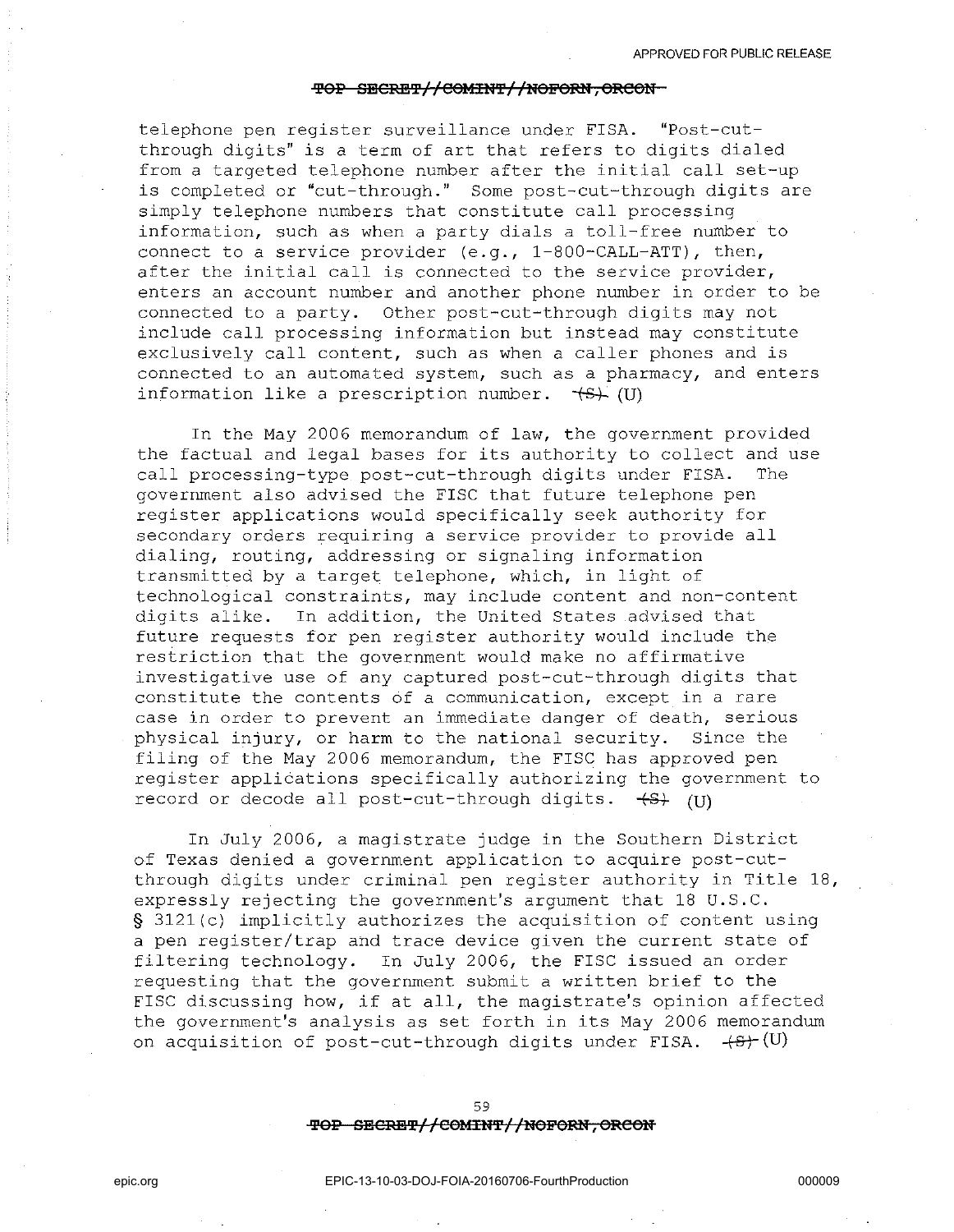**within the remaining challenged withholdings.** 

#### **TOP SECRET//COMINT//NOFORN, ORCON-**

On September 25, 2006, the Department filed a memorandum of law in response to the FISC's July 2006 order regarding the recording and decoding of post-cut-through digits under FISA. The memorandum noted that the magistrate's decision was not binding on the FISC, and asserted that because the magistrate misconstrued the plain meaning and legislative history of the criminal pen register statute and misapplied certain canons of statutory construction, the FISC should decline to follow the opinion. In addition, the government noted that the revised USA PATRIOT Act provided additional authority in the FISA pen register provision, which was not relevant in the magistrate judge's decision under Title 18, pursuant to which the government may obtain "non-content" post-cut-through digits dialed for call processing.  $+S+$  (U)

Although the FISC has not yet issued a written opinion or order with respect to this memorandum, since its filing, the FISC has continued to approve pen register applications specifically authorizing the government to record or decode all post-cut-through digits. After the filing of the September 25, 2006, memorandum, however, some of the judges on the FISC have made modifications to the government's proposed pen register orders. Although the FISC has authorized the government to record and decode all post-cut-through digits dialed by th targeted telephone, some of the judges on the FISC have struck the language specifically authorizing the government to make affirmative investigative use of possible content post-cutthrough digits in cases in order to prevent immediate danger of death, serious physical injury or harm to the national security, and substituted language prohibiting any investigative use of such digits absent further leave of the FISC. The government believes the proposed exception is reasonable under the Fourth Amendment and such emergency exceptions for the Fourth Amendment's warrant requirement have long been recognized as a matter of statutory and common law. The government made this argument to the FISC in the September 25, 2006, memorandum of law. Most of the judges on the FISC have continued to strike this language.  $\leftarrow$   $\leftarrow$  (U)

On August 7, 2006, the FISC issued a supplemental order regarding the maintenance and use in FBI databases of post-cutthrough digits that have been collected pursuant to FISA. Specifically, the FISC ordered the government to submit a report that: (1) explained how the government is implementing its obligation to make no affirmative use of post-cut-through digits that do not constitute call dialing, routing, addressing or signaling information except in emergency situations; and (2) explained the procedures in place to ensure that the FISC is

 $60$ 

**TOP SECRET//COMINT//NOFORN, ORCON**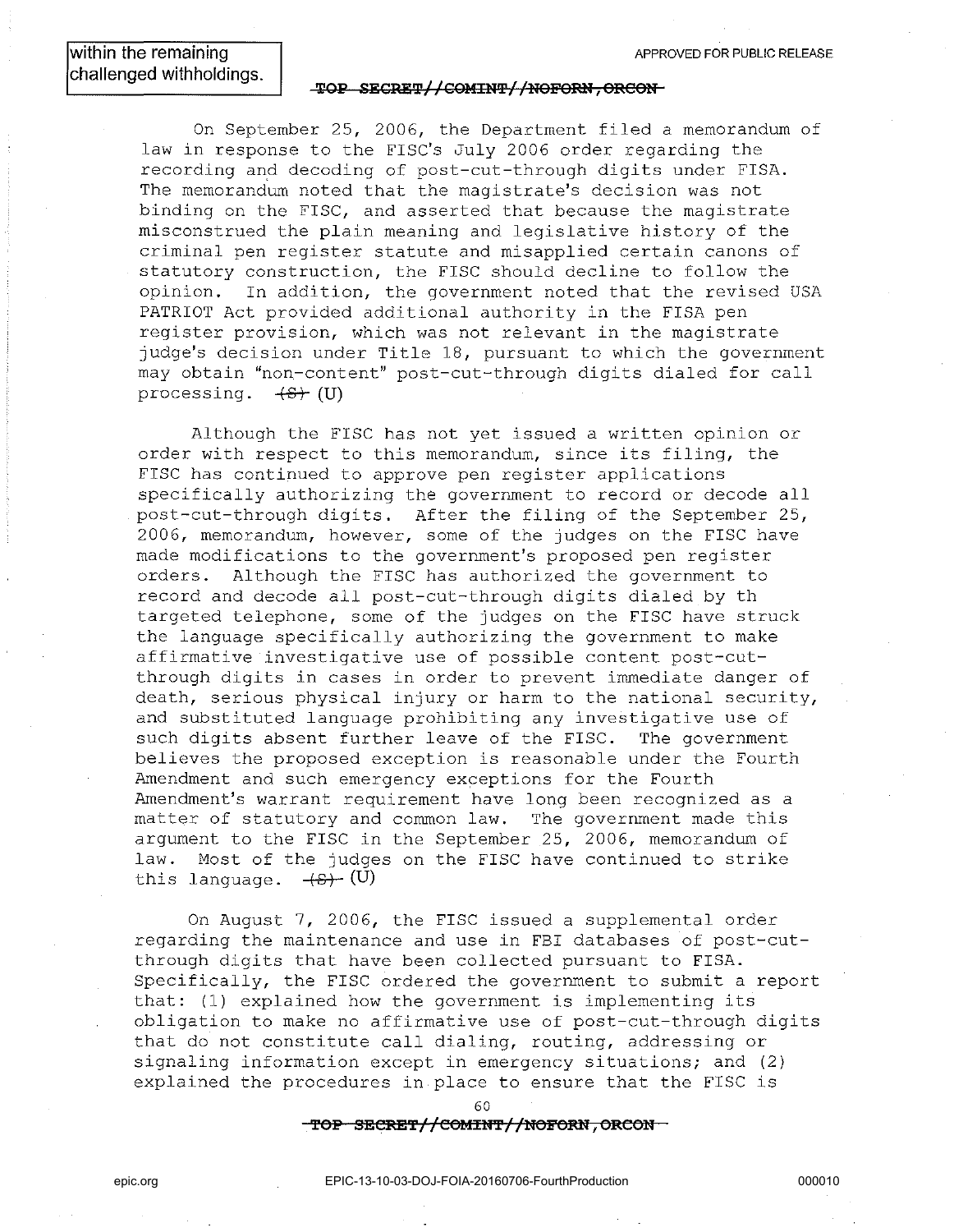#### $\text{-} \texttt{TOP}$  SECRET//COMINT//NOFORN, ORCON-

notified whenever the government decides to make affirmative investigative use of such digits that do not constitute call dialing, routing, addressing or signaling information. On November 1, 2006, the government submitted the report describing the FBI systems that contain the post-cut-through digit information, the processes through which the pen register information enters FBI databases, the FBI's handling of dialednumber information acquired pursuant to pen register orders, and the proposed procedures to better ensure that no affirmative investigative use is made of post-cut-through digits that do not constitute call dialing, routing, addressing or signaling information. The report also addresses the current procedures in place to ensure that the FISC is notified in the event that the government makes affirmative investigative use of post-cutthrough digits that do not constitute call dialing, routing, addressing, or signaling information in order to prevent immediate danger of death, serious injury, or harm to the national security. (S//NP) (U)





61 **TOP SECRET//COMINT//NOFORN, ORCON**